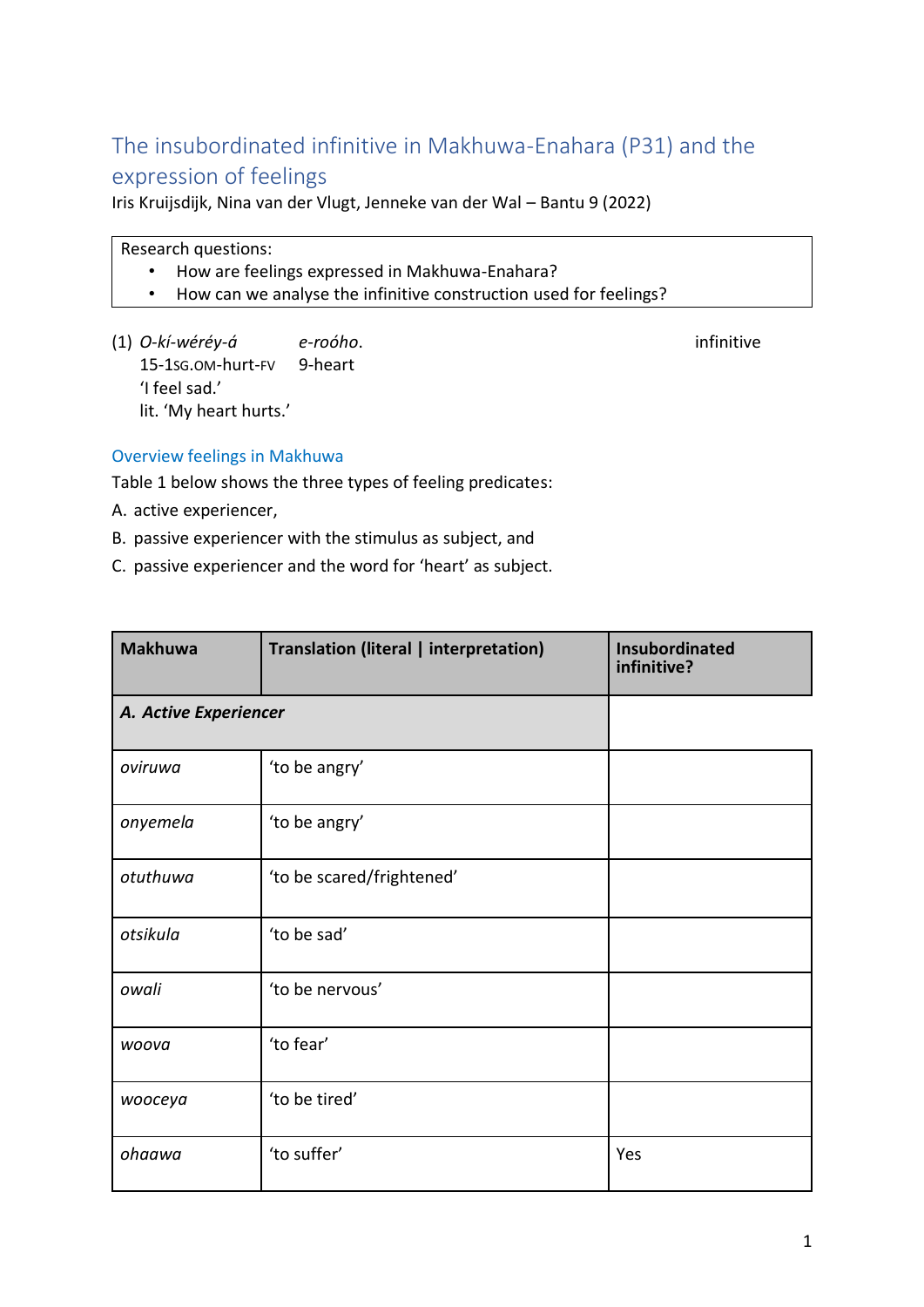| ohapala                                             | 'to make dizzy/drunk'   |                                |                                   |
|-----------------------------------------------------|-------------------------|--------------------------------|-----------------------------------|
| opuha                                               | 'to be satisfied'       |                                |                                   |
| okafilikha                                          | 'to be amazed'          |                                |                                   |
| ophenta                                             | 'to love'               |                                |                                   |
| woona ehaaya                                        | 'to see shame'          |                                |                                   |
| woona othunku                                       | 'to see pity'           | 'to feel sorry'                | (only attested with<br>causative) |
| wulla/orina<br>ehace                                | 'to cry/have jealousy'  |                                |                                   |
| <b>B. Passive Experiencer with subject stimulus</b> |                         |                                |                                   |
| onukhela                                            | 'to smell good to X'    | 'to miss sth/sb'               | Yes                               |
| onanara                                             | 'to be ugly to X'       | 'to hate, not like'            | Yes                               |
| otsivela                                            | 'to please X'           | 'to like'                      | Yes                               |
| ophweela                                            | 'to bore X'             | 'to be bored'                  |                                   |
| opaphara                                            | 'to worry/bother X'     | 'to be<br>worried/bothere<br>ď |                                   |
| ovola ekhove                                        | 'to torment' + 'sleep'  | 'to be sleepy'                 | Yes                               |
| ovola etala                                         | 'to torment' + 'hunger' | 'to be hungry'                 | Yes                               |
| ovola ntthona                                       | 'to torment' + 'thirst' | Yes                            |                                   |
| C. Passive Experiencer with subject 'heart'         |                         |                                |                                   |
| owereya                                             | 'to hurt'               | 'to feel sad'                  | Yes                               |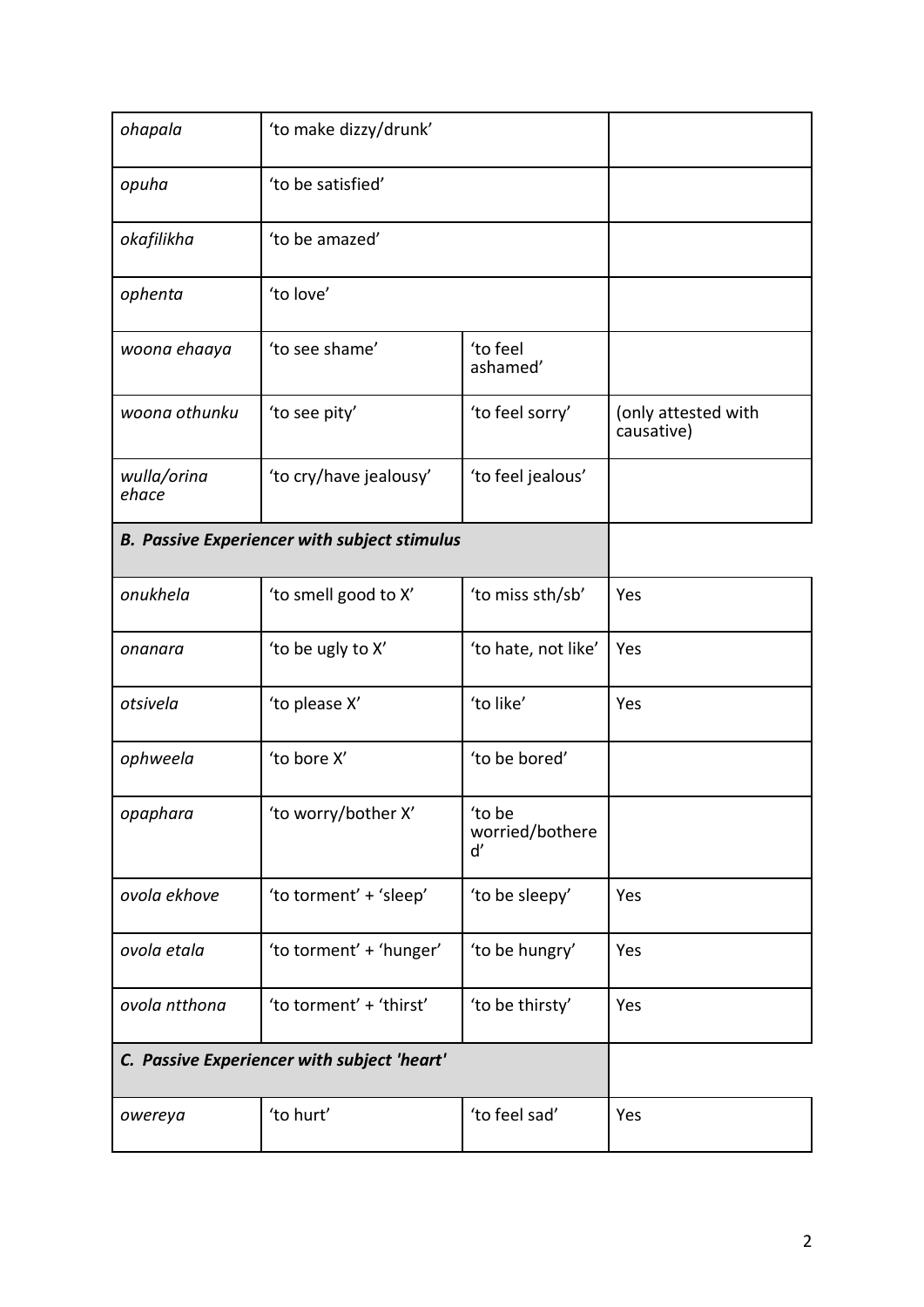| oriipa  | 'to be black/dark'  | 'to feel sad'         | Yes |
|---------|---------------------|-----------------------|-----|
| otteela | 'to be white/light' | 'to feel happy'       |     |
| okhuma  | 'to exit'           | 'to feel excited'     | Yes |
| weetta  | 'to walk'           | 'to feel<br>nauseous' | Yes |

#### Examples type A

Emotion verbs:

- (1) *Kinúúvírúwa.* **ki**-nuu-viruw-a 1SG.SM-PFV.PERS-become.angry-FV 'I'm angry.' (id 286)
- (2) *Kinúmúunyeméla.* **ki**-nu-u-nyemel-a 1SG.SM-PFV.PERS-2SG.OM-become.angry-FV 'I'm angry at you.' (id 285)
- (3) *Onámóóvá ovírá wapońti.* **o**-naa-oov-a o-vira wa-ponti<br>1SM-PRS.DJ-fear-FV 15-pass 16-bridge 1sm-PRS.DJ-fear-FV 'S/he is afraid to pass the bridge.' (id299)

Verbs with emotion nouns:

- (4) *Onámóón' éhaáya.* o-naa-oon-a ehaaya<br>1sm-prs.pJ-see-FV 9.shame 1SM-PRS.DI-See-FV 'S/he feels ashamed.' lit. 'S/he sees shame.' (id 297)
- (5) *Zanáíra ohóón' othúǹku.* o-o-oon-a o-thunku 1.Zanaira 1SM-PFV.DJ-see-FV 14-pity 'Zanaira feels sorry.' (id 313)
- (6) *Kinuĺl' éhacé.* ki-n-ull-a e-hace 1SG.SM-PRS.CJ-cry-FV 9-jealousy 'I'm feeling jealous.' (id 440)

Fixed combinations of V+emotion noun:

(7) *\*Okivona ehace.* o-ki-von-a ehace 15-1SG.OM-torment-FV 9.jealousy 'I am jealous.'

Causative can introduce the stimulus:

(8) *Zanáíra onámóoníha othúǹku.* Zanaira o-na-m-oon-**ih**-a othunku 1.Zanaira 1SM-PRS.DJ-1OM-see-**CAUS**-FV 14.pity 'Zanaira is to be pitied.' lit. 'Zanaira makes one/him/her see pity.'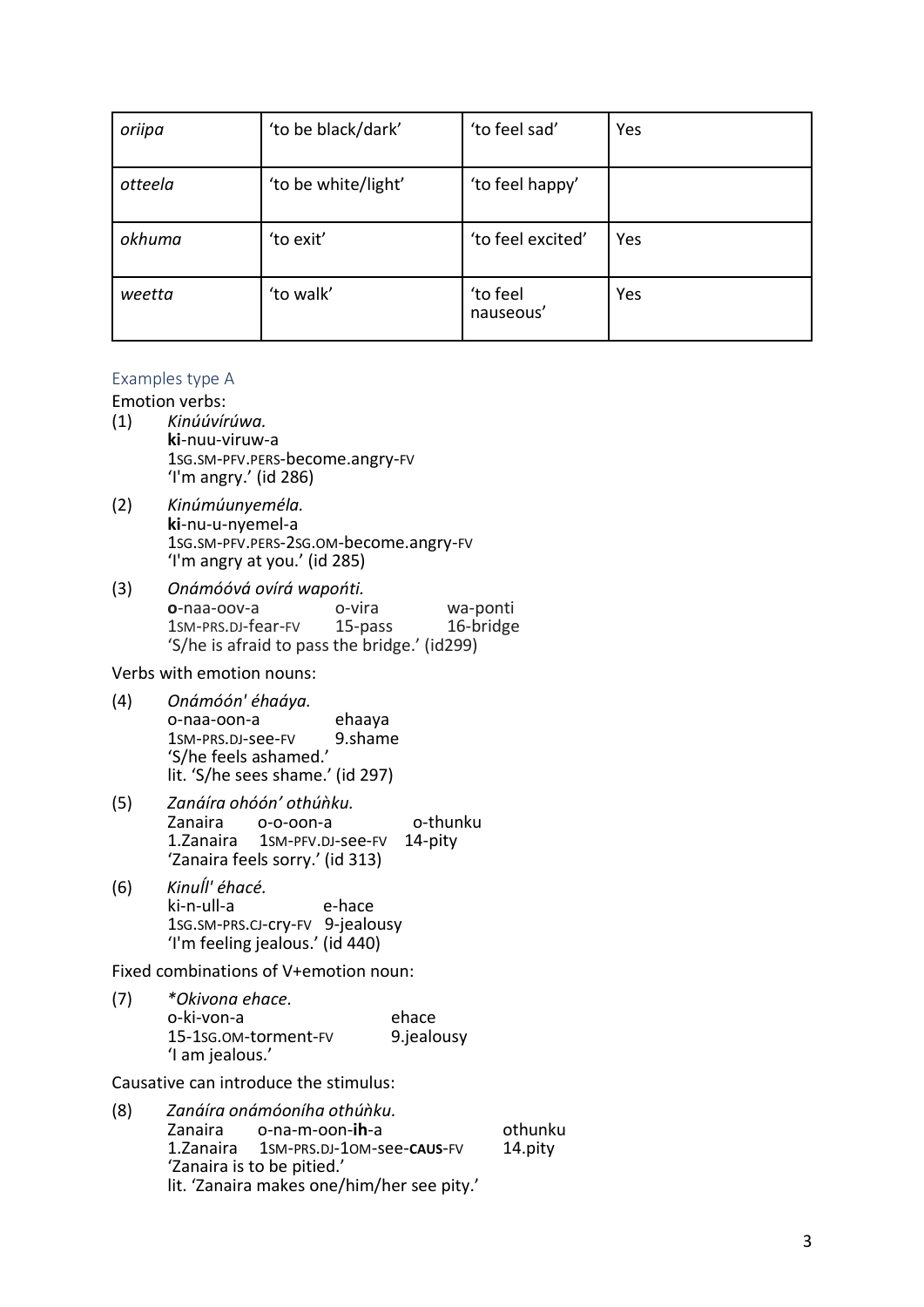*Subject of passive verb:*

| (9)                  | Subject of passive verb:<br>W-a-khalaná<br>2sg.sm-sit-stay.with<br>'When you have malaria, you feel very cold.'                                                 |                                                    | malaria                                |                                               | mu'ntákatsa, o-'nní-riir-íy-á |              | 2SG.SM-HAB-be.cold-PASS-FV     | vi'ncééne.<br>much   |
|----------------------|-----------------------------------------------------------------------------------------------------------------------------------------------------------------|----------------------------------------------------|----------------------------------------|-----------------------------------------------|-------------------------------|--------------|--------------------------------|----------------------|
| (10)                 | Porosóóri khańtsíveliya ni mí.<br>porosoori<br>1.teacher<br>'The teacher doesn't like me.' (lit. 'The teacher is not pleased by me.')                           | kha-o-n-tsiv-el-iy-a<br>NEG-1SM-PRS-please-PASS-FV |                                        |                                               |                               | ni<br>by     | mi<br>1sg.PRO                  |                      |
| (11)                 | Etthépó<br>9.elephant 9sm-PRS.CJ-please-PASS-FV<br>'A/the elephant likes peanuts.' (lit. 'elephant is pleased by peanuts')                                      | e-n-tsívél-íy-á                                    |                                        |                                               |                               | ni<br>by     | manttúvi.<br>1.peanut          |                      |
|                      | Examples type B<br>Stimulus is subject:                                                                                                                         |                                                    |                                        |                                               |                               |              |                                |                      |
| (12)                 | Etthw' íye enúmúhapála vińcéene.<br>etthu<br>9.thing<br>'This thing makes one very dizzy.'                                                                      | iye<br>9.DEM.DIST                                  |                                        |                                               | e-nu-mu-hapal-a               |              | 9SM-PFV.PERS-10M-make.dizzy-FV | v-inceene<br>16-much |
| (13)                 | Nipúró nna nookíphwéela.<br>ni-puro<br>5-place<br>'This place is boring.'                                                                                       | nna<br>5.DEM.PROX                                  |                                        | ni-o-ki-phweel-a<br>5SM-PFV.DJ-1SG.OM-bore-FV |                               |              |                                |                      |
|                      | Experiencer as object (marker):                                                                                                                                 |                                                    |                                        |                                               |                               |              |                                |                      |
| (14)                 | Yaanúmvól' etálá hatá khúc' éshíma.<br>e-a-nuu-n-vol-a<br>9SM-PST-PERS-10M-torment-FV 9.hunger<br>'He was hungry to such an extent that he ate shima.' (id 809) |                                                    |                                        | etala                                         |                               | hata<br>even | khu-c-a<br>NARR-eat-FV         | eshima<br>9.shima    |
| (15)                 | Enáákinanára, él' éyoóc' éele.<br>e-naa-ki-nanar-a<br>9SM-PRS.DJ-1SG.OM-BE.ugly-FV 9.DEM.DIST<br>'I hate this food.'                                            |                                                    | ele<br>eyooca ele<br>9.food 9.DEM.DIST |                                               |                               |              |                                |                      |
| (16)                 | Ninámvol' ntthóna Zanáira; nkamééle maátsi.<br>ni-na-n-vol-a<br>ntthona Zanaira<br>5SM-PRS.DJ-10M-torment-FV<br>5.thirst 1.Zanaira                              |                                                    |                                        |                                               |                               |              |                                |                      |
|                      | n-ka-meel-e<br>2PL.SM-HORT-give.little-SBJV<br>'Zanaira is thirsty, give her some water.'                                                                       |                                                    |                                        | maatsi<br>6.water                             |                               |              |                                |                      |
| Also as pseudocleft: |                                                                                                                                                                 |                                                    |                                        |                                               |                               |              |                                |                      |
| (17)                 | Eni'ntsívélá<br>9-PRS-10M-please-FV<br>'What Hamisi likes is squid.'                                                                                            |                                                    | Hamísí<br>1. Hamisi                    |                                               | enkisí.<br>9.squid.PL         |              |                                |                      |

### Examples type C

'Heart' as the postverbal subject, determining subject marking (even if postverbal):

(18) *Ntsáná yaánáakíwéréyá eroóho.* y-aanaa-ki-werey-a erooho yesterday 9SM-IPFV.DJ-**1SG.OM**-hurt-FV 9.heart 'Yesterday my heart hurt.' / 'Yesterday I felt sad.' (id282)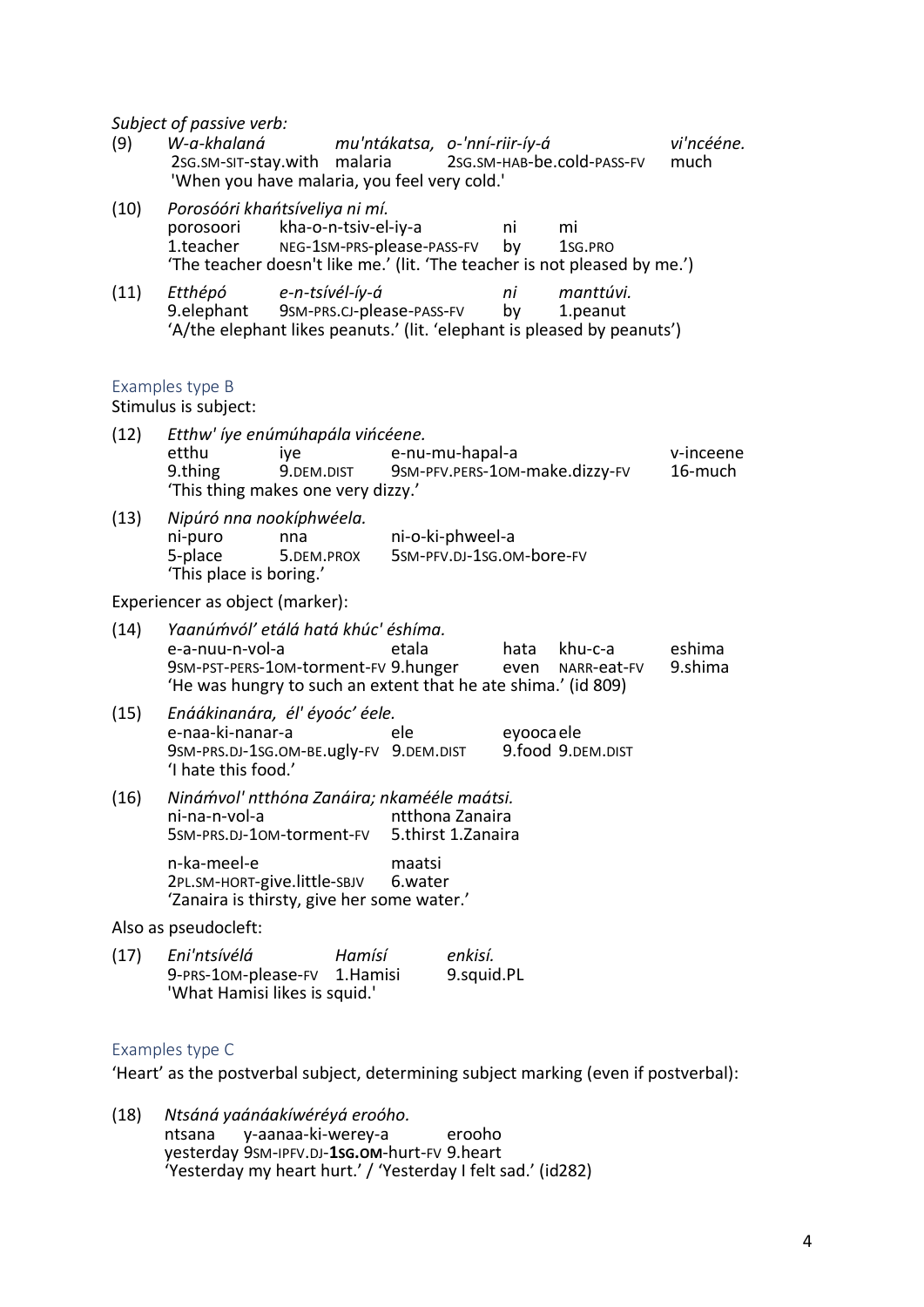| (19) | Waanúúkikhuma nríma.<br>o-a-nuu-ki-khum-a<br>nrima<br>3SM-PST-PERS-1SG.OM-exit-FV<br>3.heart<br>'I was excited.' (id 343)                                              |                  |
|------|------------------------------------------------------------------------------------------------------------------------------------------------------------------------|------------------|
| (20) | Nrímá eléló onúúkittéela.<br>nrima elelo o-nuu-ki-tteel-a<br>3. heart today 3SM-PFV. PERS-1SG.OM-be. white-FV<br>'Today I am happy.' (id542)                           |                  |
|      | Also in pseudocleft:                                                                                                                                                   |                  |
| (21) | Onkíkhúma nrimá.<br>o-n-ki-khum-a<br>nrima<br>3RM-PRS-1SG.SM-exit-FV<br>3.heart.PL<br>'I am being (very) excited.' (id 341)                                            |                  |
|      | Stimulus can be added with causative:                                                                                                                                  |                  |
| (22) | (Étthú) yaanúúkikumíhá nríma.<br>e-a-nuu-ki-khum-ih-a<br>etthu<br>9.thing<br>9SM-PST-PERS-1SG.OM-exit-CAUS-FV<br>'(this thing) It made me feel excited.' id 344        | nrima<br>3.heart |
| (23) | Syntactic variation<br>E-hópá e-náá-ki-tsivél-a.<br>9-fish 9SM-PRS.DJ-1SG.OM-please-FV<br>'I like fish.'                                                               | <b>SVO</b>       |
| (24) | Etthépó e-n-tsívél-íy-á<br>ni manttúvi.<br>9.elephant 9sm-PRS.CJ-please-PASS-FV by 1.peanut<br>'A/the elephant likes peanuts.' (lit. 'elephant is pleased by peanuts') | passive          |
| (25) | Ts-aánáa-kí-tsívél-á<br>ekaláw'<br>íiya.<br>10.boat<br>10sm-IMPF.DJ-1sG.OM-please-FV<br>10.DEM.PROX<br>'I liked these boats.'                                          | inversion        |
| (26) | E-n-kí-tsívél-á<br>ekalaw' éela.<br>9RM-PRS-1SG.OM-please-FV 9.boat 9.DEM.PROX<br>'What I like is this boat.'                                                          | pseudocleft      |
| (27) | o-kí-tsívéla.<br>Maátsí<br>álá<br>6.DEM.PROX 15-1sG.SM-please<br>6.water<br>'I like this water.' (when asked which brand of bottled water you prefer)                  | infinitive       |
|      | Infinitive construction                                                                                                                                                |                  |
|      | Characteristics:                                                                                                                                                       |                  |
|      | 1. prefix $o$ -<br>2. absence of tense marking                                                                                                                         |                  |

- 3. object marking of experiencer
- 4. typically postverbal stimulus or locus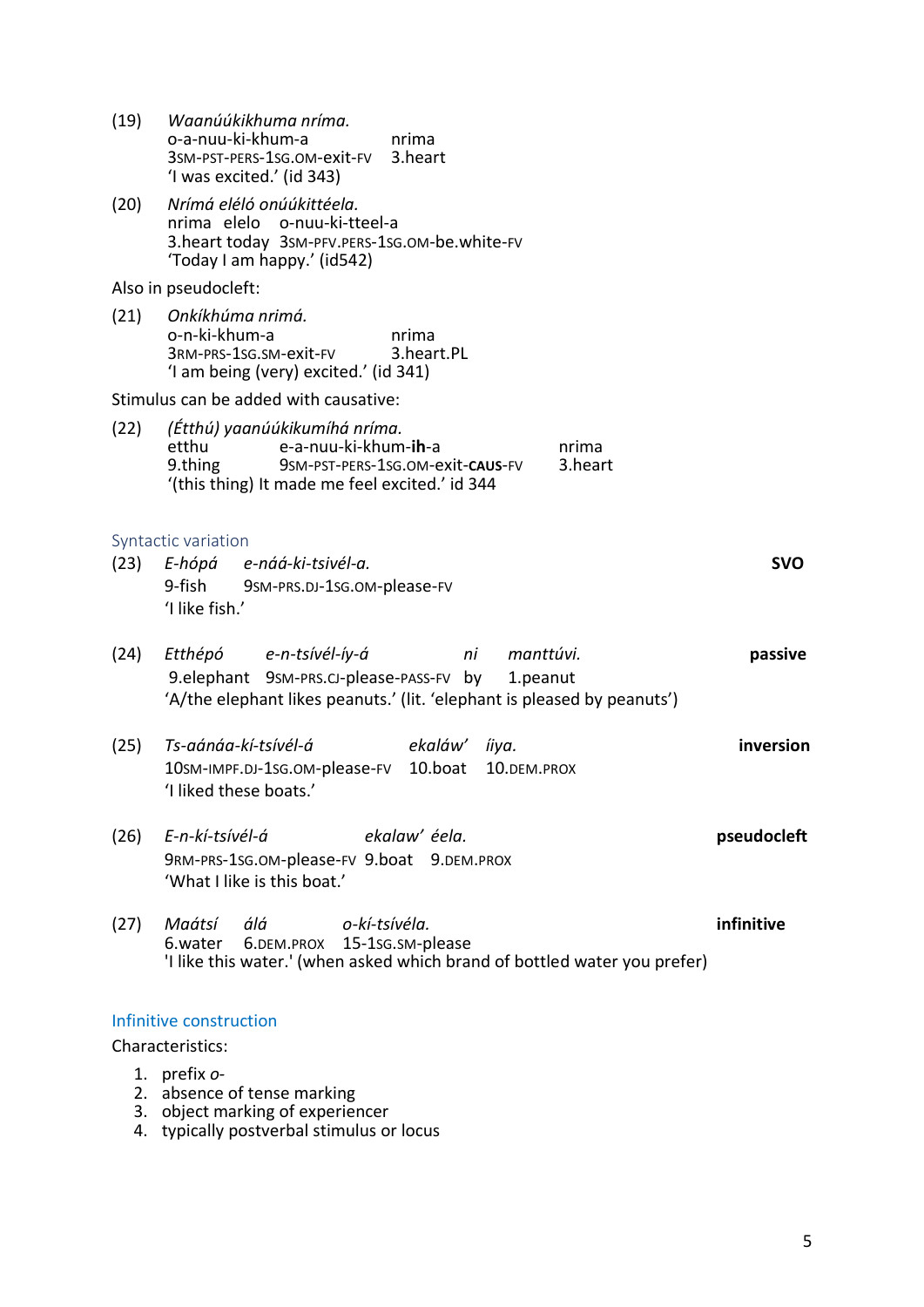(28) *Okíwéréyá eroóho.* o-ki-werey-a erooho 15-1SG.OM-hurt-FV 9.heart 'My heart hurts.' / 'I feel sad.'

Prefix o- can be nominal (class 14 or 15) or verbal (class 1,3,14,15,17) , and is also used as a default subject marker:

(29)

- *a. o-wéha* 15-see 'to see'/'the seeing'
- *b. o-ttópe* 14-clay 'clay'
- (30) *Nthúpí onámwíipa.* **o**-na-iip-a 3.rooster **3SM**-PRS.DJ-sing-FV 'The rooster is crowing.'
- (31) *Orávó onááttápítta vińcééne.* o-ravo o-naa-ttapitt-a v-inceene<br>14-honev **14s**M-prs.pJ-be.sweet-FV 16-much 14-honey 14sm-PRS.DJ-be.sweet-FV 'Honey is very sweet.'
- (32) *Otsulú o-náá-ték-íy-a.* 17.up **17SM**-PRES.DJ-build-PASS-FV 'Upstairs there is building (going on).'
- (33) *M-páání o-ná-mú`ll-ats-íy-a.* 18-inside DEF.SM-PRS-cry-PLUR-PASS-FV 'Inside there is crying.'
- (34) *O-náá-viha-víhá para esheeni?* DEF.SM-PRS-be.hot-REDUP for 'Why is it so hot?'

Infinitive does not allow tense/aspect marking and is tenseless:

(35)

- a. *Elelo o-ki-vol-a etala.* today 15-1SG.OM-torment-FV 9.hunger 'I am hungry today.'
- b. *\*elelo o-na-m-vol-a etala.* today 15-PRS.DJ-10M-torment-FV 'S/he is hungry today.'
- c. *Elelo e-na-m-vol-a etala.* today 9SM-PRS.DJ-10M-torment-FV 'S/he is hungry today.'
- (36) O-ki-wereya *??ntsana*). 15-1SG.SM-hurt 9.heart yesterday int. 'I was sad yesterday.'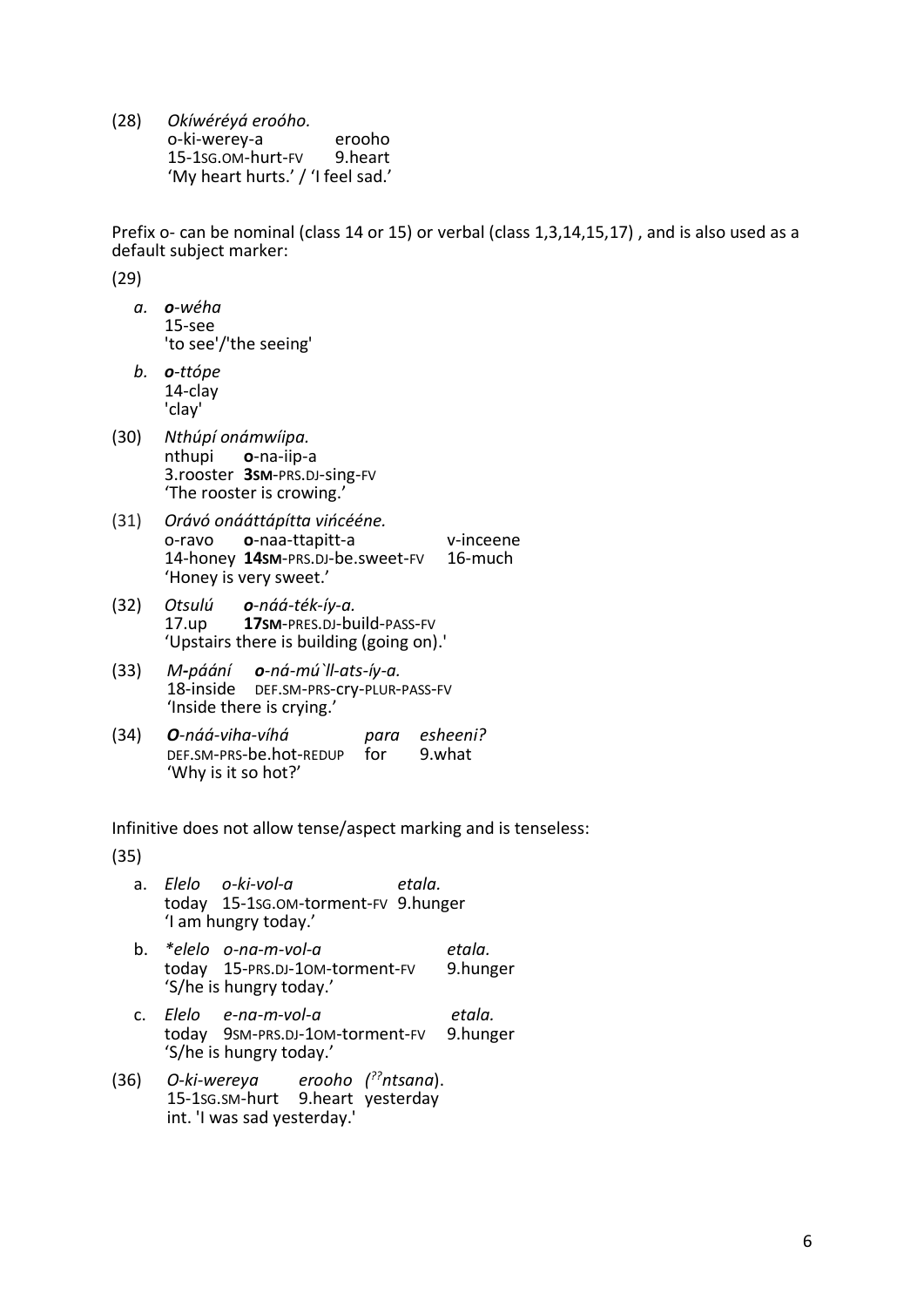Experiencer is object-marked, and coreferent NP may be present preverbally or rightdislocated:

- (37) *(Anámwáne) waakhúma nríma.* anamwane o-**a**-khum-a nrima 2.children 15-**2OM**-exit-FV 3.heart '(The children) They are excited.' (id192)
- (38) *Waávóla ntthóno (átthw' ále vále).* o-a-vol-a ntthono a-tthu ale vale<br>15-**2om**-torment-ry 5.thirst 2-people 2.pem.pist 16.p 15-**2OM**-torment-FV 5.thirst 2-people 2.DEM.DIST 16.DEM.DIST 'They are thirsty, those people there.' (id316)

Stimulus or 'heart' is typically expressed postverbally, but not necessarily:

(39) (Upon hearing that the Dutch eat raw herring with onions) *Weéttíha nríma!* o-eett-ih-a nrima 15-walk-CAUS-FV 3.heart 'That is nauseating!' (lit. 'It makes the heart walk.')

(40)

- a. *O-kí-tsívélá [o-várá e-hópa].* 15-1SG.OM-please 15-grab 9-fish 'I like fishing/catching fish.'
- b. *[O-vár' é-hópá] o-kí-tsívéla.* 15-grab 9-fish 15-1SG.OM-please 'I like fishing/catching fish.'

## Analysis: insubordinated infinitive

Infinitive explains:

- *o-* prefix
- no tense or aspect marking<br>- object marking
- object marking
- (41) … *o-m-ooná ńtthu* 15-**1OM**-see 1.person '... to see someone'

#### Questions:

- 1. How come an infinitival clause is grammatical in independent use?
- 2. How come the infinitive construction is found in the domain of feelings and is not more widely used?

#### Answers:

- 1. Because of insubordination: an erstwhile subordinate infinitive is now used as a main clause (Evans 2007).
- 2. Because using an otherwise ungrammatical structure (main clause infinitive) connects to the affective system (Corver 2016), and because feelings are often about the 'here and now', as thetic sentences (Sasse 1996, 2006, Gundel 1974, Erteschik-Shir 1997,2007).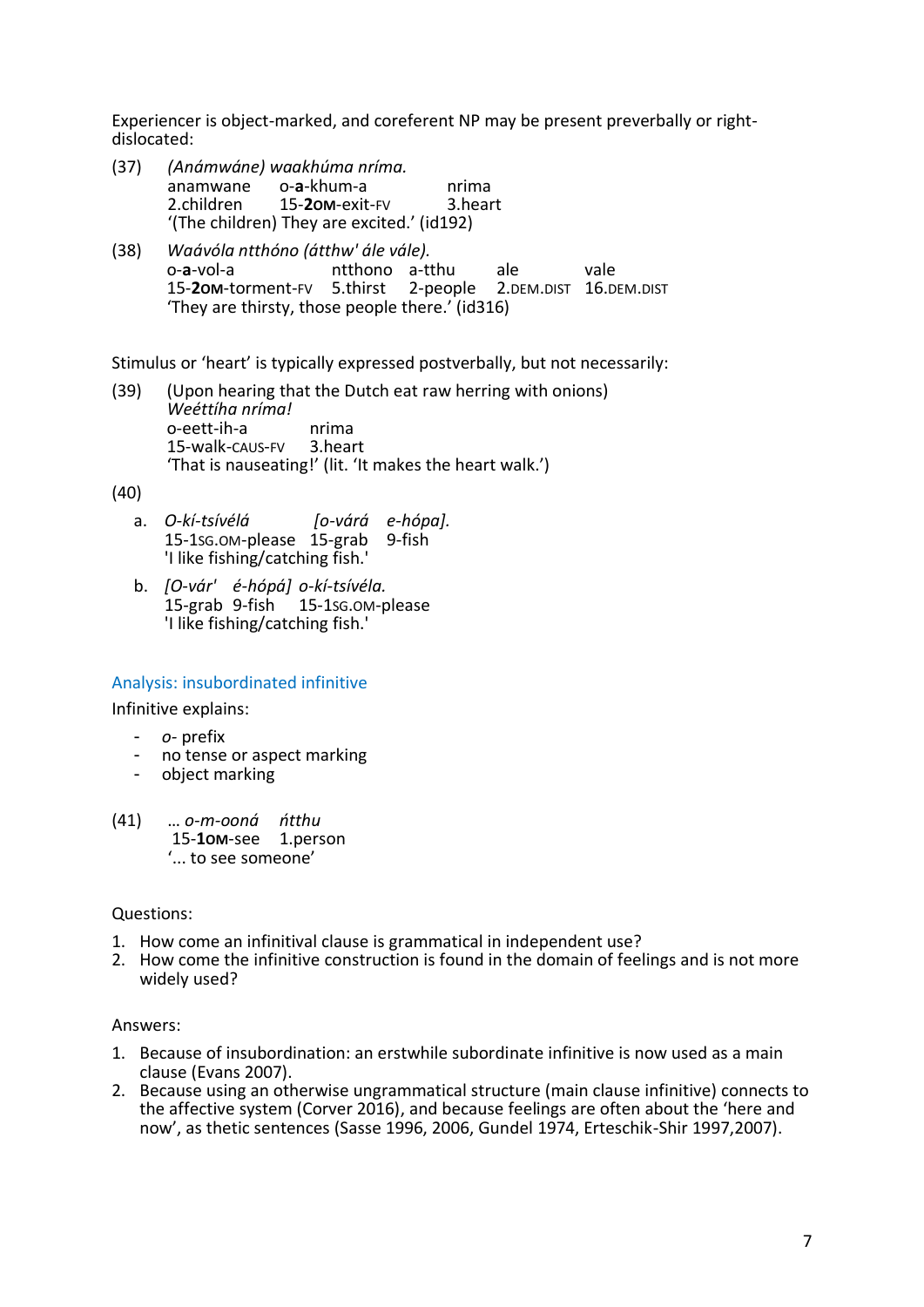Infinitives are also independently used in exclamations:

- (42) *O-kí-pwésha, o-rí n-ttoottó!*  $15-1$ SG.OM-hit  $2$ SG.SM-be 'To beat me, you're a fool!' (43) *O-thélá ólé maátsí a-kí-khám-e.* 15-marry 1.DEM.DIST 6.water 'Him get married? May water get stuck in my throat!'
- (44) *O-hi-ki-nukhel-a mwan' aka?!* 15-NEG-1SG.OM-miss-FV 1.child 1.POSS.1SG 'That I not miss my child?!'

The pre- vs postverbal position of the stimulus and experiencer, and the difference in interpretation, is a topic for further research.

- (45) (in a discussion about how different people and cultures deal with jealousy) *Ehácé owéréya.* ehace o-werey-a 9.jealousy 15-hurt-FV 'Jealousy hurts.' id 407
- (46) *W-aá-várá á-rá`ntáatsi o-líp-a.* 15-2OM-grab 2-spider 15-hard-FV 'Catching spiders is difficult.'
- (47) (saying to yourself while watching the news of the cyclone Idai) *Asíkhíní oháawa.* o-haaw-a<br>15-suffer-FV 2-poor.people 'The poor people suffer.' id 386

## Acknowledgements

Jenneke's work is supported by a NWO Vidi grant 276-78-001 (BaSIS 'Bantu Syntax and Information Structure').

We wish to thank Ali Buanale, Joaquim Nazário, Adelino Armindo Raposo, Zanaira N'gamo, and Aly Bihaathy for sharing their insights into Makhuwa, and Ronny Boogaart, Maarten Kossmann, and all other participants of the TTFA series for comments on an earlier version of this paper, as well as anyone who participated in a fruitful Facebook discussion on the analysis of our construction.

## References

- Boogaart, Ronnie & Verheij, Kim. 2013. Als dát geen insubordinatie is! De pragmatiek van zelfstandige conditionele zinnnen. In *Honderd jaar taalwetenschap. Artikelen aangeboden aan Saskia Daalder bij haar afscheid van de Vrije Universiteit* ed. by Theo Janssen & Jan Noordegraaf, 13-28. Amsterdam & Münster: Stichting Neerlandistiek VU, Nodus Publikationen, Accessed 1 February 2022. https://hdl.handle.net/1887/24589
- Corver, Norbert. 2016. "Exclamative relatives in vocative noun phrases." *Nederlandse Taalkunde* 21(3): 379-93. https://doi.org/10.5117/NEDTAA2016.3.CORV
- De Wit, Astrid & Vandekerckhove, Reinhild. 2021. Lache, Giere, Boeie. In *Cognitive Sociolinguistics Revisited* ed. by Gitte Kristiansen, Karlien Franco, Stefano De Pascale, Laura Rosseel, Weiwei Zhang, Astrid De Wit & Reinhild Vandekerckhove, 359-70. Berlin, Boston: De Gruyter Mouton. https://doi.org/10.1515/9783110733945-028

Erteschik-Shir, Nomi. 1997. *The Dynamics of Focus Structure*. Cambridge: Cambridge University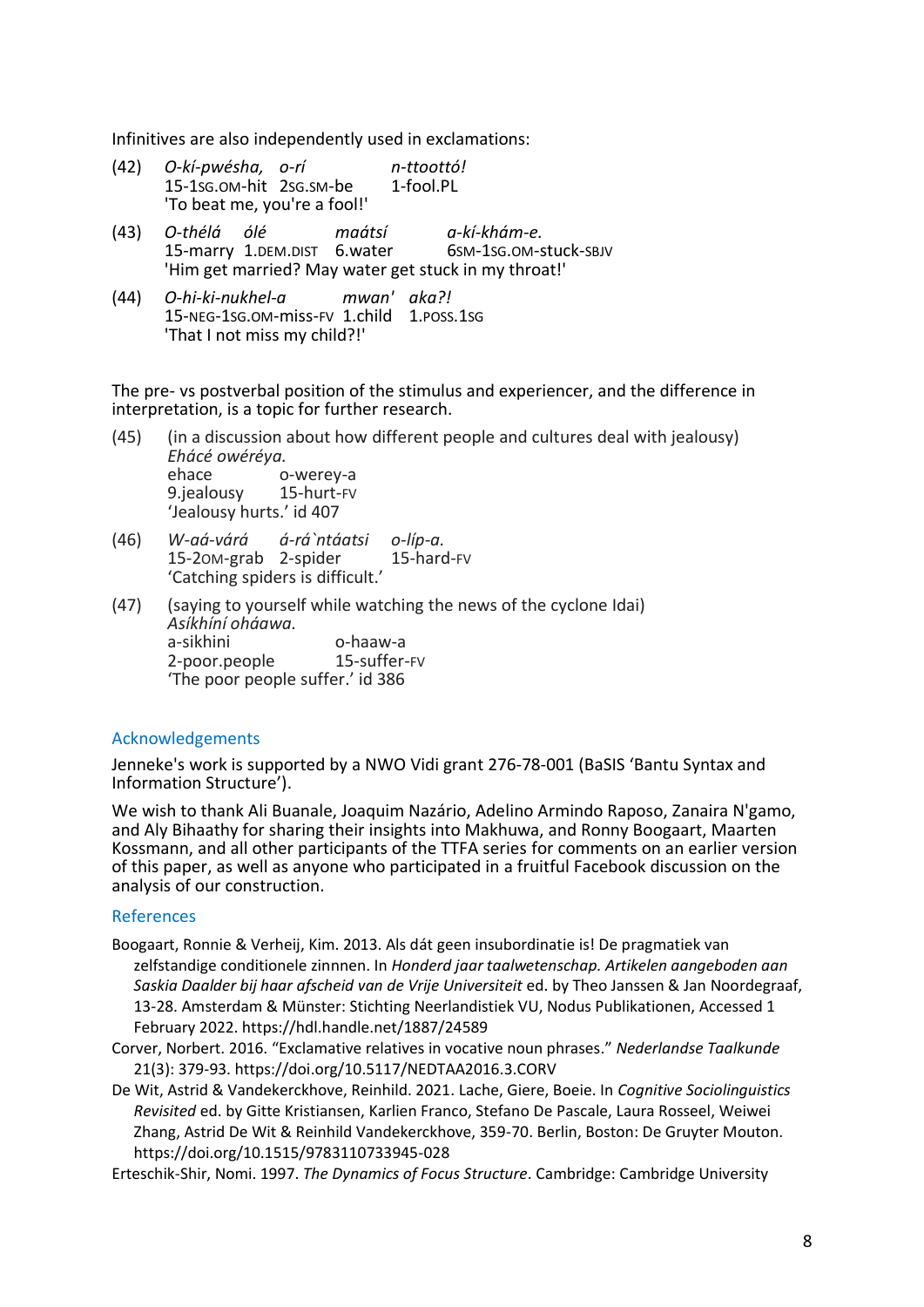Press.

- Erteschik-Shir, Nomi. 2007. *Information Structure: The Syntax-Discourse Interface* (Oxford Surveys in Syntax & Morphology). Oxford, New York: Oxford University Press.
- Erteschik-Shir, Nomi. 2019. "Stage Topics and their Architecture." *Stage Topics and their Architecture*, 223-48. Berlin: De Gruyter Mouton. https://doi.org/10.1515/9781501504488-008
- Evans, Nicholas. 2007. Insubordination and its uses. In *Finiteness: Theoretical and empirical foundations* ed. by Irina Nikolaeva, 366-431. Oxford: Oxford University Press, Accessed 21 January 2022. https://www.academia.edu/24481368/Insubordination\_and\_its\_uses

Evans, Nicholas & Watanabe, Honoré, eds. 2016. *Insubordination* (Typological Studies in Language, 115) Amsterdam/Philadelphia: John Benjamins Publishing Company.

- Foolen, Ad. 2016. Expressives. *The Routledge Handbook on Semantics* ed. by Nick Riemer, 473-90. London and New York: Taylor and Francis.
- Gundel, Jeanette Marie. 1974. *The Role of Topic and Comment in Linguistic Theory*. University of Texas, Austin.
- Guthrie, Malcolm. 1948. *The Classification of the Bantu Languages*. London: Oxford University Press.
- Kathupa, José Mateus Muária, Mateus. 1983*. A Preliminary description of sentence structure in the e-Saaka dialect of e-Makhuwa.* London: School of Oriental and African Studies.
- García-Macías, José Hugo. 2016. *From the Unexpected to the Unbelievable: Thetics, Miratives and Exclamatives in Conceptual Space.* Albuquerque: The University of New Mexico.
- Marten, Lutz & Jenneke van der Wal. 2014. "A typology of Bantu subject inversion." *Linguistic Variation* 14(2): 318-68. https://doi.org/10.1075/lv.14.2.04mar
- Meeussen, Achille Emile. 1967. "Bantu grammatical reconstructions." *Africana Linguistica* 3(1): 79- 121, https://doi.org/10.3406/aflin.1967.873
- Potts, Christopher. 2007. "The expressive dimension." *Theoretical Linguistics* 33(2): 165-98. https://doi.org/10.1515/TL.2007.011
- Sasse, Hans-Jürgen. 1987. "The thetic/categorical distinction revisited." *Linguistics* 25: 511-80.
- Sasse, Hans-Jürgen. 1996. *Theticity* (Arbeitspapier, 27). Cologne: Institut für Sprachwissenschaft Universitätzu Köh.
- Sasse, Hans-Jürgen. 2006. Aspect and Aktionsart. *Encyclopedia of Language and Linguistics* ed. by Keith Brown, 535-38. Elsevier.
- Schadeberg, Thilo C. & Mucanheia, Francisco U. 2000. *Ekoti: The Maka or Swahili Language of Angoche*. Köln: Köppe.
- Trotzke, Andreas & Villalba, Xavier. 2021. Expressive insubordination: A cross-linguistic study on that-exclamatives. *Expressive Meaning Across Linguistic Levels and Frameworks* ed. by Andreas Trotzke & Xavier Villalba. Oxford: Oxford University Press.
	- https://doi.org/10.1093/oso/9780198871217.003.0006
- Van der Wal, Jenneke. 2009. *Word order and information structure in Makhuwa-Enahara.* Utrecht: LOT (PhD dissertation). Accessed 21 January 2022. https://hdl.handle.net/1887/13845.
- van der Wal, Jenneke. 2011. "Focus excluding alternatives: Conjoint/disjoint marking in Makhuwa." *Lingua, Focus Marking Strategies and Focus Interpretation,* 121(11). 1734-50, <https://doi.org/10.1016/j.lingua.2010.10.013>
- Van der Wal, Jenneke. 2012. "Subject agreement and the EPP in Bantu Agreeing Inversion." *Cambridge Occasional Papers in Linguistics 6*, 201-236.
- Van der Wal, Jenneke & Hyman, Larry, eds. 2017. *The Conjoint/Disjoint Alternation in Bantu*. *The Conjoint/Disjoint Alternation in Bantu* (Trends in Linguistics Series). Berlin: De Gruyter Mouton, https://doi.org/10.1515/9783110490831
- Wierzbicka, Anna. 1999. *Emotions Across Languages and Cultures: Diversity and Universals* (Studies in Emotion and Social Interaction). Cambridge: Cambridge University Press.
- Zerbian, Sabine. 2006. "Inversion structures in Northern Sotho." *Southern African Linguistics and Applied Language Studies* 24(3): 361-76, https://doi.org/10.2989/16073610609486425